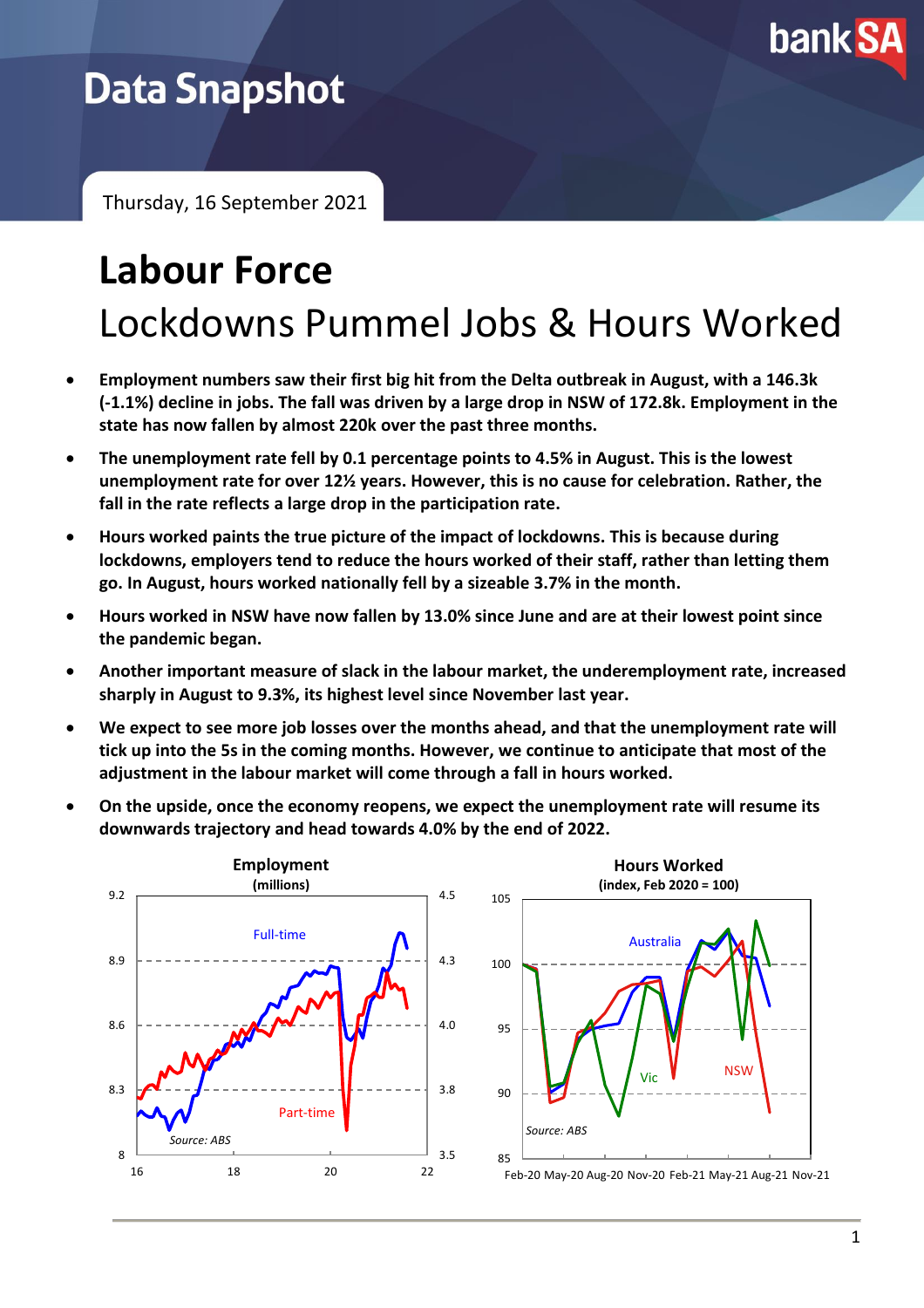Employment numbers saw their first big hit from the Delta outbreak in August, with a 146.3k decline in jobs. This follows a revised increase of 3.1k in July. The outcome was weaker than market expectations of a reduction of 80k but in line with our estimate of a fall of 150k.

The fall was felt across both full-time (-68.0k) and part-time (-78.2k) employment. While the fall in employment is significant, the total number of people employed remains above the pre-pandemic level in March 2020.

The survey covered the first two weeks of August, when NSW, Victoria, Queensland and the ACT were impacted by lockdowns. The fall was driven by a large drop in NSW of 172.8k, following the 36.9k decline in July. NSW employment has now fallen by almost 220k over the past three months.

The unemployment rate declined to 4.5% from 4.6% in July. However, hours worked paints the true picture of the impact of lockdowns. This is because many people give up looking for work in lockdowns, or in other words, the participation rate declines.

#### **Hours worked**

During lockdowns, employers tend to reduce the hours worked of their staff, rather than letting them go. This helps employers maintain a relationship with their employees and ramp hours worked back up once lockdowns lift. Plus, some government support programs, notably JobSaver in NSW, incentivise businesses to maintain headcount. Many businesses are also mindful that ahead of the recent outbreak it was challenging to find labour.

In August, hours worked nationally fell by a sizeable 3.7% in the month. This contrasts with the 1.1% fall in employment. The decline was driven by large falls across states that were impacted by lockdowns during the survey period, including NSW, Victoria, Queensland and the ACT.

In NSW, hours worked plunged by 6.5% in August. This follows an even larger fall of 7.0% in July.



Hours worked in NSW have now fallen by 13.0% since June and are at their lowest point since the pandemic began. In fact, hours worked in NSW have fallen to their lowest level since December 2014.

One of the important differences between the lockdown this year and last year is that the construction industry in NSW has faced harsher restrictions. This has contributed to the hit to hours worked being larger in the current episode.

The number of people working zero hours due to economic reasons, which captures people who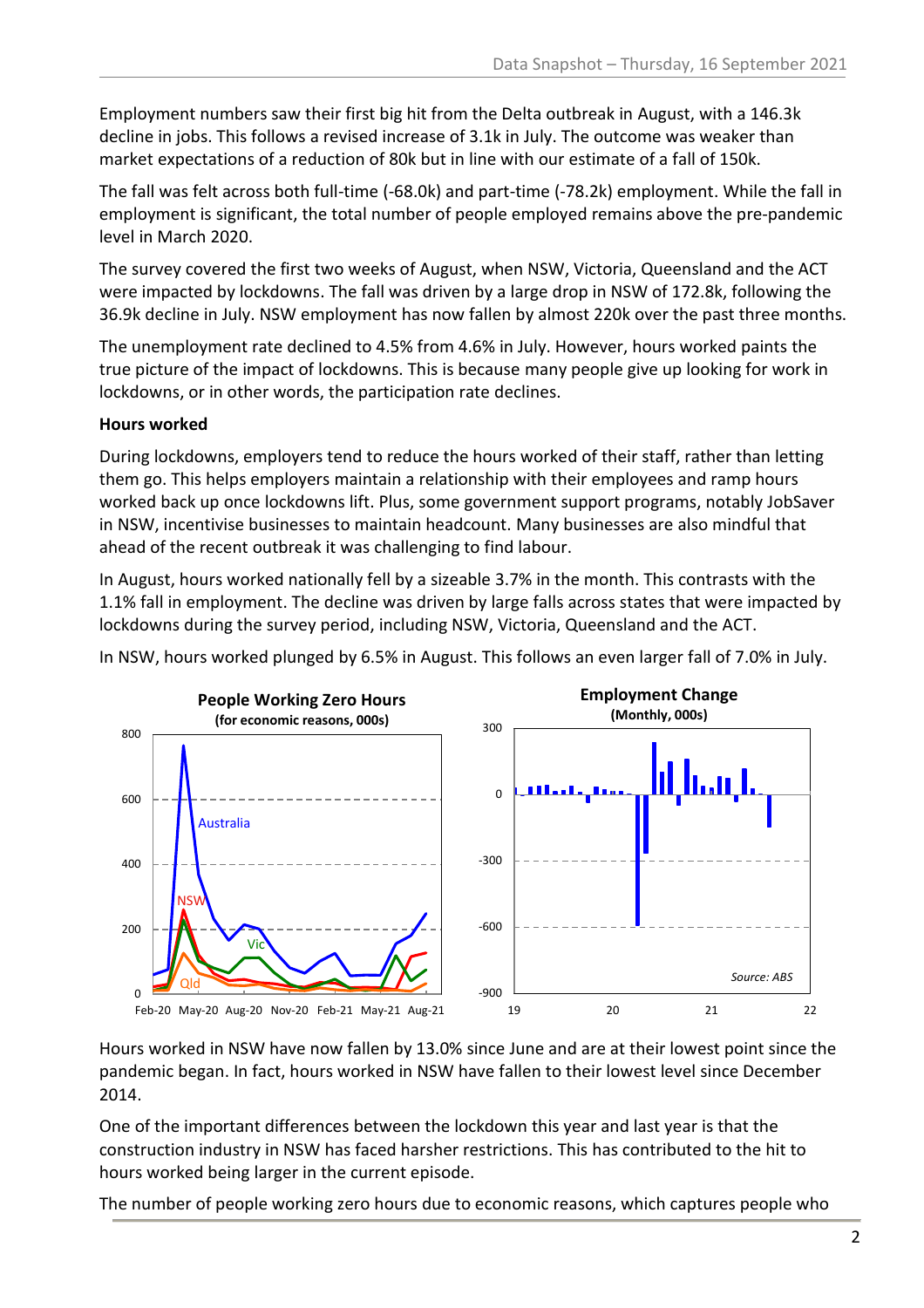have been stood down, increased to 248.9k. This was the highest number since May 2020. The increase was driven by rises in Queensland, Victoria and NSW. All states were affected by lockdowns during the survey period.

#### **Unemployment rate and participation rate**

The unemployment rate fell by 0.1 percentage points to 4.5% in August. This is the lowest unemployment rate for over 12½ years. However, this is no cause for celebration. Rather, the fall in the rate reflects the large drop in the participation rate.

In August, the participation rate fell sharply to 65.2%. This is down from 66.0% in July. The participation rate has now fallen by 1.0 percentage point over the past two months and is at its lowest level since September 2020.

The fall in the participation rate is consistent with previous lockdowns. This reflects the challenge in searching for work during lockdowns for those that are unemployed. In addition, people with caring responsibilities may also need to temporarily remove themselves from the labour force. This tends to impact women to a greater degree and is likely reflected in the larger fall in female participation (down 0.9 percentage points) versus male participation (down 0.7 percentage points) in August.

#### **The states**

The split across the states demonstrates Australia is operating as a two-speed economy: the states in lockdown, and those that are not.

The hit to jobs was driven almost entirely by NSW, where employment declined 172.8k in August, following the lockdown which commenced in late June. This follows a 36.9k decline in July and 9.5k fall in June. Over the three months, jobs have fallen by almost 220k. For comparison, jobs declined by 265.7k in NSW over April and May last year, at the height of the national lockdown.

Importantly, as mentioned above, hours worked dropped 6.5%, to their lowest level since December 2014.

The unemployment rate in NSW rose to 4.9% from 4.5%. Like the national figures, the increase in unemployment was partly offset by a big step down in the participation rate. In NSW, participation declined to 62.4% from 65.0%, its lowest level since May last year.



There was also a 29.8k fall in employment in Queensland alongside the lockdown which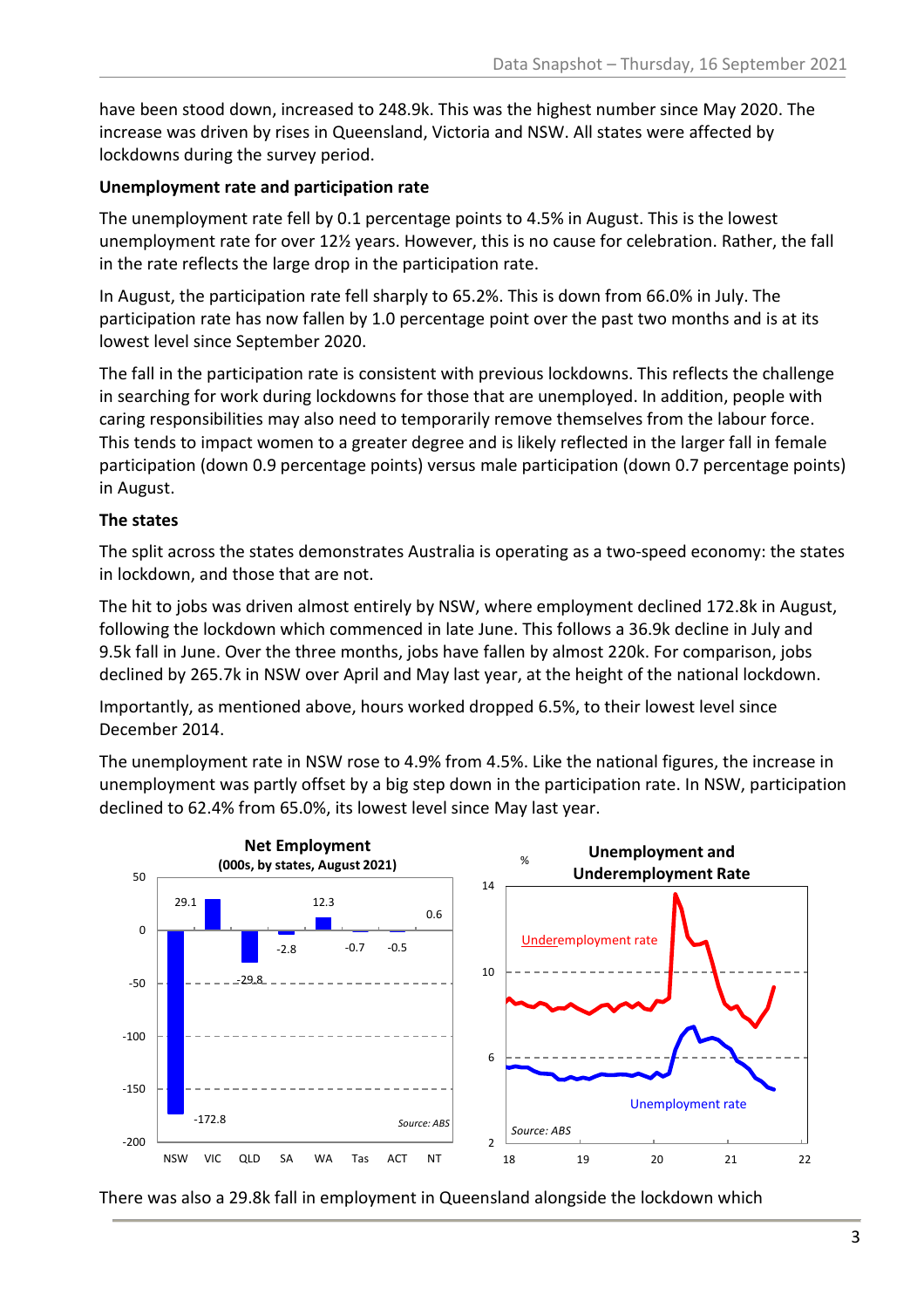commenced in late July. The unemployment rate also edged up to 5.3%.

Jobs actually increased in Victoria by 29.1k, despite the state entering its sixth lockdown in early August. We typically see more job shedding the longer lockdowns last, so it would be reasonable to expect a hit to jobs in Victoria in September. The jobless rate declined in Victoria to 4.1% – an all-time low. However, this is likely to be short-lived.

The results were mixed across the other states. Employment rose in WA (12.3k) and the NT (0.6k) but edged lower in SA (2.8k), Tasmania (0.7k) and the ACT (0.5k).

#### **Other labour market measures**

Another important measure of slack in the labour market, the underemployment rate, increased sharply in August to 9.3%, its highest level since November last year. This measure effectively captures people who are employed but want to be working more hours. The underutilisation rate, the combination of the unemployment and underemployment rates, increased to 13.8% from 12.9%. The sharp uptick in underemployment, alongside the drop in hours worked, is consistent with employers slashing hours but holding onto staff.

Job ads, a leading indicator of employment, declined for the second consecutive month in August. However, this is coming off record highs, reflecting the strong momentum in the economy and the labour market heading into the Delta outbreak.

#### **Outlook**

We expect to see more job losses over the months ahead, and that the unemployment rate will tick up into the 5s in the coming months. However, we continue to anticipate that most of the adjustment in the labour market will come through a fall in hours worked.

Government support, low rates, robust household and business balance sheets, resilient consumer and business confidence, and the strong momentum in the economy prior to the lockdowns will help to cushion the blow. But regardless, it will be a challenging period, particularly for NSW and Victoria.

Once the economy reopens, we expect the unemployment rate will resume its downwards trajectory and head towards 4.0% by the end of 2022.

> **Matthew Bunny and Jarek Kowcza** Ph: (02) 8254 0023